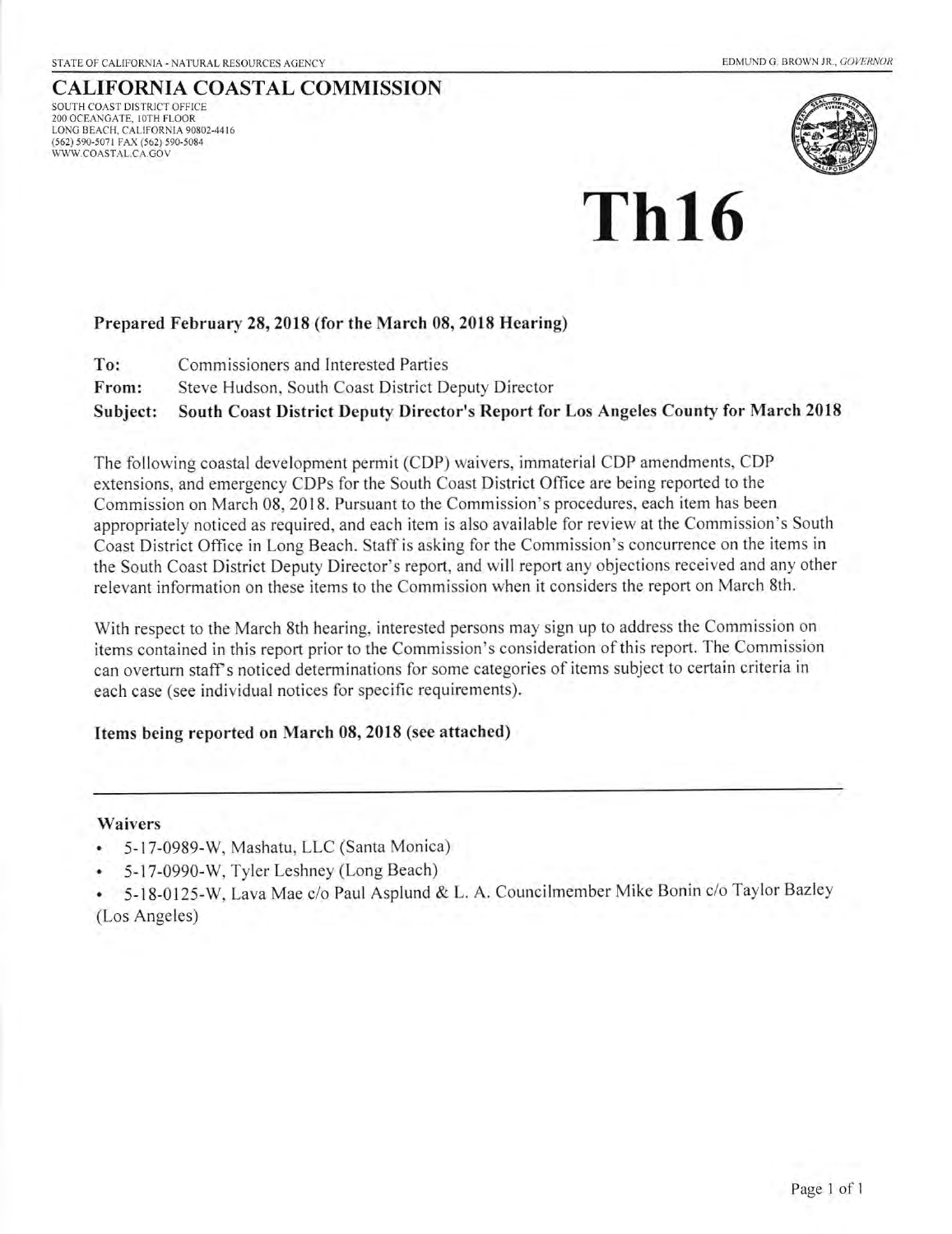CALIFORNIA COASTAL COMMISSION SOUTH COAST DISTRICT OFFICE 2OO OCEANGATE, IOTH FLOOR LONG BEACH. CAIIFORNIA 9080244I6 pH (562) s90-5071 FAX (562) s90-s084 WWW.COASTAL,CA.GOV



February 20,2018

# Coastal Development Permit Waiver Improvements to Existing Structures or Repair and Maintenance Coastal Act Section 30610

Based on the project plans and information provided in your permit application for the development described below, the Executive Director of the Coastal Commission hereby waives the requirement for a Coastal Development Permit pursuant to Section 13250(c), Section 13252(e), or Section 13253(c), Title 14, California Code of Regulations. If, at a later date, this information is found to be incorrect or the plans revised, this decision will become invalid; and, any development occurring must cease until a coastal development permit is obtained or any discrepancy is resolved in writing.

| Waiver:   | 5-17-0989-W                                                                     | Applicant: | Matashu, LLC |
|-----------|---------------------------------------------------------------------------------|------------|--------------|
| Location: | 932 Palisades Beach Road, Santa Monica, Los Angeles County<br>(APN: 4292031013) |            |              |

Proposed Development: Removal of unpermitted staircase on second-floor deck, lower staircase landing, and 5 ft. high concrete support wall for the staircase landing. All structures are located on the seaward side of existing single-family residence.

Rationale: The project site is located adjacent to the beach, along a street that has been developed with large single-family residences and visitor-serving establishments. The staircase, landing, and support wall were constructed without a coastal development permit, and extend approximately 18 feet seaward of the residence. The removal of the unpermitted structures will return the single-family residence to its original condition prior to the construction of the unpermitted structures, with no additional seaward structures. The project will not impact public coastal views and will not add height or intemal floor area to the residence. In addition, there are no changes to public beach access, on-site parking for the residence, or water quality maintenance for the residence.

This waiver will not become effective until reported to the Commission at its March 7-9, 2018 meeting. If three (3) Commissioners object to this waiver of permit requirements, a coastal development permit will be required.

Sincerely,

John Ainsworth Executive Director cc: Commissioners/File Amrita Spencer Coastal Program Analyst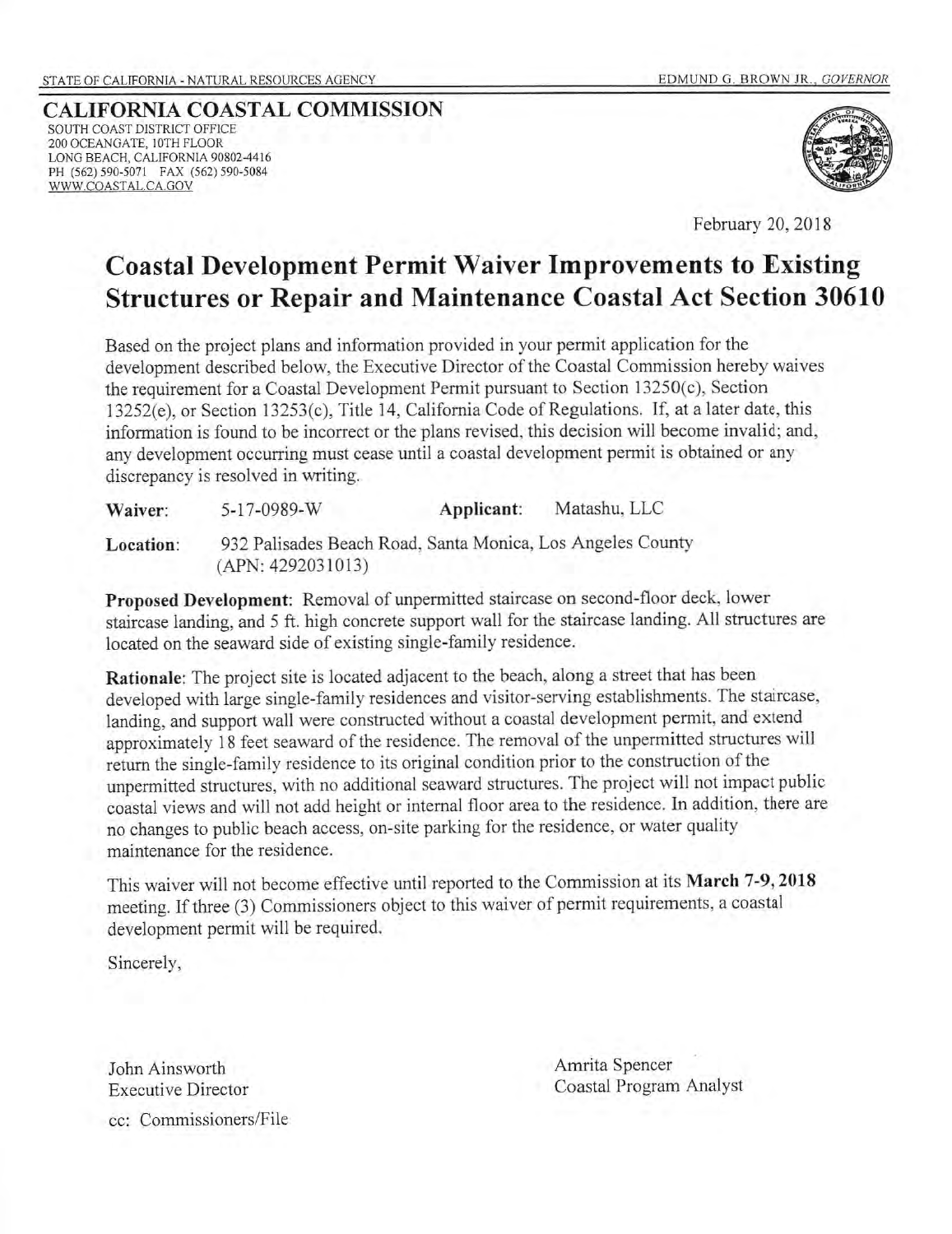## South Coast District Office 200 Oceangate, 10th Floor<br>Long Beach, California 90802-4416<br>PH (562) 590-5071 FAX (562) 590-5084 CALIFORNIA COASTAL COMMISSION



February 22, 2018

## SUBJECT: Waiver of Coastal Devclopment permit Requirement/De Minimis Developments-Se ction 30624.7 of the Coastal Act

Based on the project plans and information provided in your permit application for the development described below, the Executive Director of the Coastal Commission hereby waives the requirement for a Coastal Development Permit pursuant to Section 13238.1, Title 14, Califomia Code of Regulations. If, at a later date, this information is found to be incorrect or the plans revised, this decision will become invalid; and, any development occurring must cease until a coastal development pennit is obtained or any discrepancy is resolved in writing.

## WAIVER#: 5-17-0990-W APPLICANT: Tyler Leshney

LOCATION: 5545 East Sorrento Drive, Long Beach (Los Angeles County)

PROPOSED DEVELOPMENT: Replace decking on the existing dock float, gangway, and pier with TREX composite decking material. Remove and replace fascia and rubstrip on dock float, and install new posts, top rail, and stainless steel cable side rails at the pier and gangway.

RATIONALE: The proposed project concerns the cosmetic repair of an existing residential boating facility associated with a single-family residence on Naples Island in Long Beach. The size and configuration of the existing boat dock float will not be changed. No new piles are proposed or permitted. Eelgrass beds will not be impacted as no bottom disturbance is proposed or permitted. No work is to take place in the water. No preservative-treated wood, paints, or sealers are proposed. The propose project will not interfere with the public accessway that exists immediately inland of the seawall in this location. Adequate measures to address water quality have been incorporated during project construction in order to prevent any material from contacting the water and to avoid any significant adverse effects on marine resources. The proposed project is compatible with the character of surrounding development and will not result in adverse impacts to coastal access, coastal resources, public recreation or coastal rriervs. The proposed project has been approved by the City of Long Beach Marine Bureau, and is consistent with the certified City of Long Beach Local Coastal Program (LCP), the Chapter 3 policies of the Coastal Act, and previous Commission actions.

The proposed development will not adversely impact coastal resources, public access, or public recreation opportunities, and is consistent with past Commission actions in the area and Chapter Three policies  $\delta f$  the Coastal Act. This waiver will not become effective until reported to the Commission at their March 7-9. 2018 meeting and the site of the proposed development has been appropriately noticed, pursuant to 13054(b) of the Califomia Code of Regulations. The enclosed Notice Card shall remain posted at the site until the waiver has been validated and no less than seven days prior to the Commission hearing. If four (4) Commissioners object to this waiver of permit requirements, a coastal development permit will be required.

Johr Ainsworth, Executive Director Mandy Revell Staff Analyst